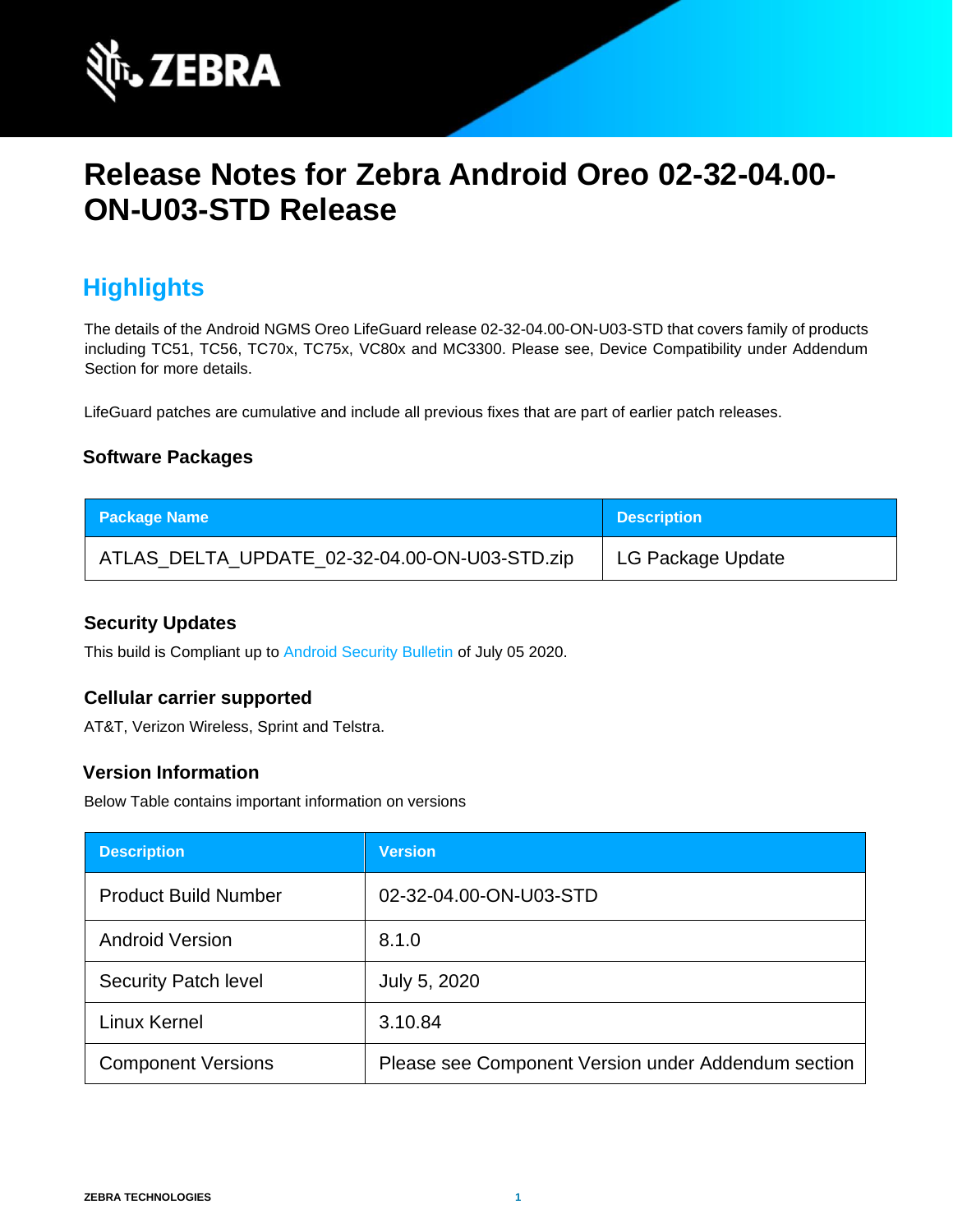

### **LG U03 Updates**

- ❖ ATLAS\_DELTA\_UPDATE\_02-32-04.00-ON-U03-STD.zip (NGMS)
	- o Updated below mentioned components:
		- MXMF 10.1.0.33
		- DataWedge 8.1.38
		- EMDK 8.1.6.2706
		- StageNow 4.3.2.3
		- PTT Express 3.1.46 (Added PTT Express A la Carte license)
		- Baseband ATLAS-W200507A-007.3-00027.0
	- o **Resolved Issues** 
		- SPR39647 Resolved an issue wherein CODE39 symbology was not being decoded.
		- ‒ SPR39819 Resolved an issue wherein an additional "Enter key" was being added in the barcode. data when Datawedge ADF rule for Line feed Action Key Char was set to "Send Char" 10.
		- ‒ SPR39855 Resolved an issue wherein device was unable to connect to internet using WIFI hotspot on Telstra network.

### **LG U02 Updates**

- ❖ ATLAS\_DELTA\_UPDATE\_02-32-04.00-ON-U02-STD.zip (NGMS)
	- o Updated below mentioned components:
		- Fusion FUSION\_BA\_2\_11.1.0.004\_O
		- Radio BA\_2\_11.1.0.002\_O
		- Application BA\_2\_11.1.0.003\_O
		- Middleware BA\_2\_11.1.0.003\_O
	- o **Resolved Issues** 
		- ‒ SPR39492 Resolved an issue wherein device failed to connect to internet when connected via iPhone Wi-Fi hotspot.
		- ‒ SPR38712 Resolved an issue wherein writing to ISO15693 NFC tags would fail.
		- SPR39739 Updated WebView version to 80.0.3987.8.
		- ‒ SPR39933 Resolved an issue wherein disabling of captive portal via StageNow was not working on TC75x HW ID 33 device.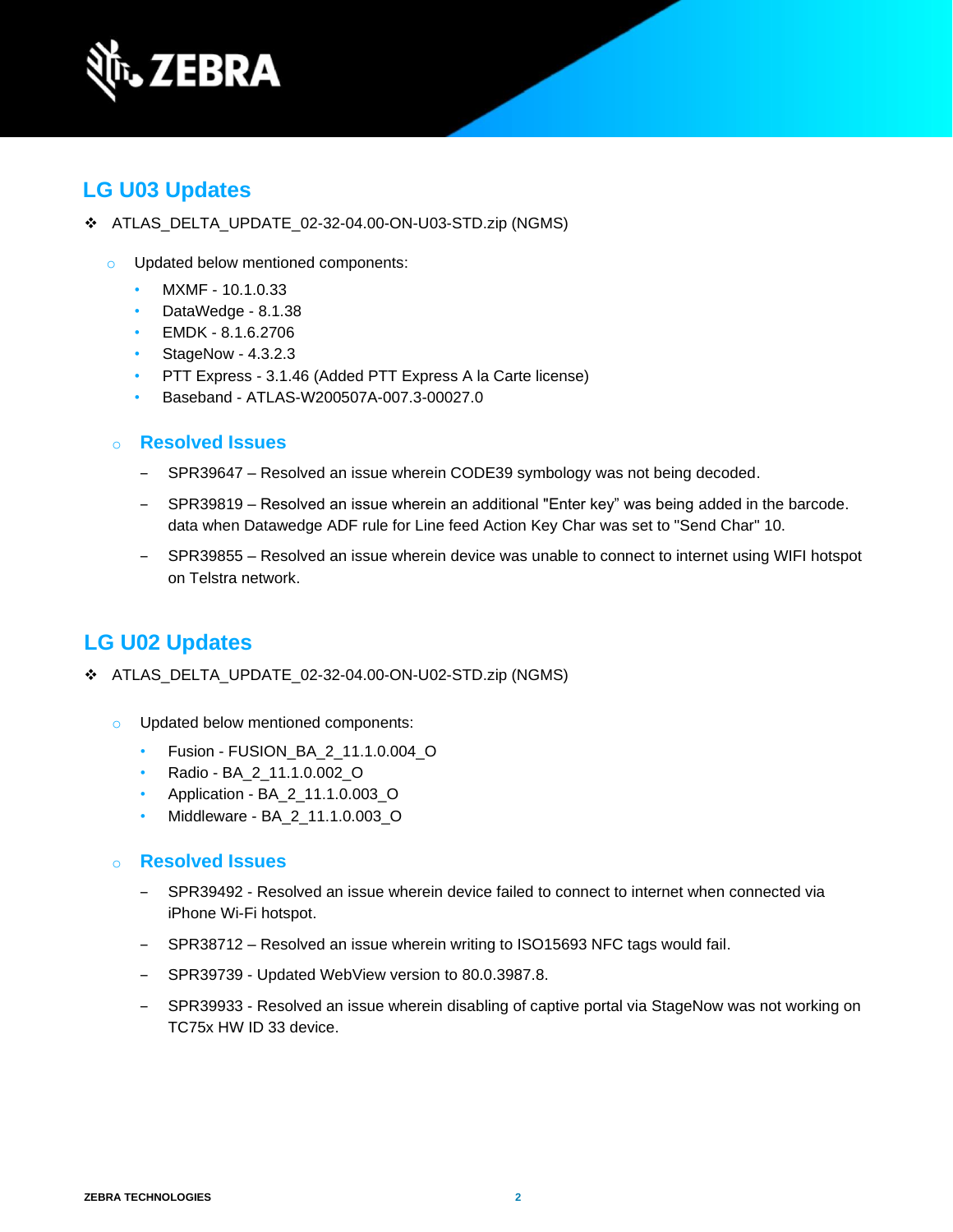

## **Installation Requirements**

- ADB installed on the PC (including adb drivers)
- USB debugging turned ON (from Developer options)
- Download LG Package and Reset Packages (Optional)
- Device has at least:
	- ‒ Version 02-32-04.00-ON-U00-STD

### **Installation Instructions**

#### **Software update procedure**

The installation instructions assume user has ADB installed on their PC (the adb drivers etc..) and user device has developer options enabled and USB debugging ON. Instructions on HOW TO enable ADB is also captured in the user guide. Please check following link for more information on installation and setup instructions.

• [Installation and setup instructions](https://www.zebra.com/content/dam/zebra_new_ia/en-us/software/operating-system/tc5x-tc7x-shared-operating-system/atlas_oreo-os-update-instructions.pdf)

### **Addendum**

#### **Device Compatibility**

This software release has been approved for use on the following devices.

| <b>TC51</b>               |                         |  |
|---------------------------|-------------------------|--|
| <b>Device Part Number</b> | <b>Operating System</b> |  |
| TC510K-2PAZU2P-US         | Android O               |  |
| TC510K-2PAZU2P-A6         | Android O               |  |
| TC510K-2PAZU4P-US         | Android O               |  |
| TC510K-2PAZU4P-A6         | Android O               |  |
| TC510K-2HDZU2P-US         | Android O               |  |
| TC510K-2HD7U2P-A6         | Android O               |  |
| TC510K-2PA7U2P-IA         | Android O               |  |
| TC510K-2PAZU4P-IA         | Android O               |  |
| TC510K-2HDZU4P-US         | Android O               |  |
| TC510K-2HDZU4P-A6         | Android O               |  |

| <b>TC70x</b>       |                         |
|--------------------|-------------------------|
| Device Part Number | <b>Operating System</b> |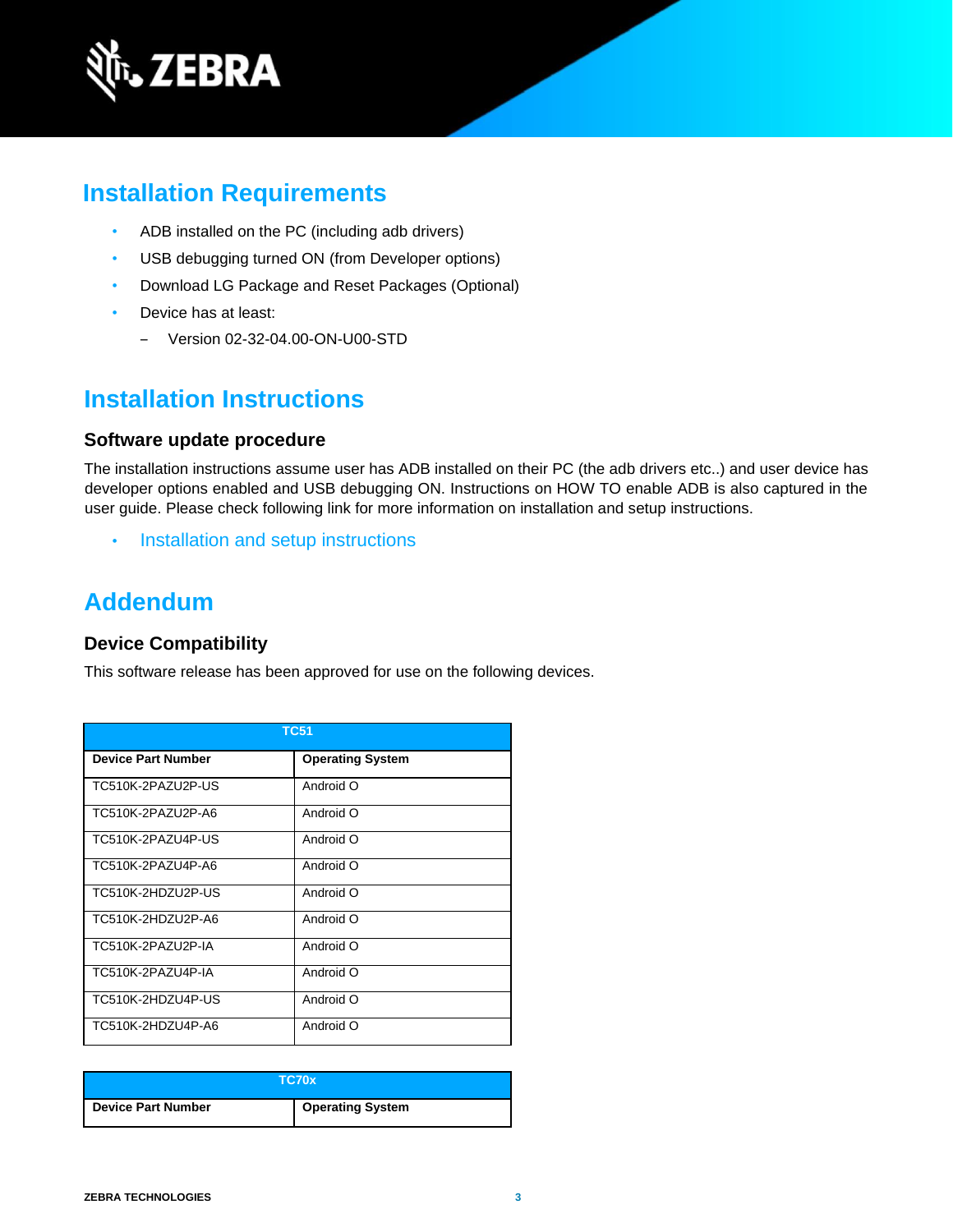

| TC700K-02B22B0-A6 | Android O |
|-------------------|-----------|
| TC700K-02B24B0-A6 | Android O |
| TC700K-02B22B0-US | Android O |
| TC700K-02B24B0-US | Android O |
| TC700K-02B22B0-IA | Android O |

| <b>FIPS and TAA Compliant SKUS</b> |                         |  |
|------------------------------------|-------------------------|--|
| <b>Device Part Number</b>          | <b>Operating System</b> |  |
| TC510K-2PAZU4P-FT                  | Android O               |  |
| TC510K-2HDZU4P-FT                  | Android O               |  |
| TC700K-02B24B0-FT                  | Android O               |  |

| <b>TC56</b>               |                         |  |
|---------------------------|-------------------------|--|
| <b>Device Part Number</b> | <b>Operating System</b> |  |
| TC56CJ-2PAZU2P-US         | Android O               |  |
| TC56CJ-2PAZU2P-A6         | Android O               |  |
| TC56DJ-2PAZU2P-A6         | Android O               |  |
| TC56DJ-2PAZU2P-BR         | Android O               |  |
| TC56DJ-2PAZU2P-IA         | Android O               |  |
| TC56DJ-2PAZU2P-CN         | Android O               |  |
| TC56DJ-2PAZU2P-TN         | Android O               |  |
| TC56DJ-2PAZU2P-ID         | Android O               |  |
| TC56CJ-2PAZU4P-US         | Android O               |  |
| TC56CJ-2PAZU4P-A6         | Android O               |  |
| TC56DJ-2PAZU4P-A6         | Android O               |  |
| TC56DJ-2PAZU4P-BR         | Android O               |  |
| TC56DJ-2PAZU4P-IA         | Android O               |  |
| TC56DJ-2PAZU4P-CN         | Android O               |  |
| TC56DJ-2PAZU4P-TN         | Android O               |  |
| TC56DJ-2PAZU4P-ID         | Android O               |  |

| TC75x                     |                         |  |
|---------------------------|-------------------------|--|
| <b>Device Part Number</b> | <b>Operating System</b> |  |
| TC75EK-22B22AB-US         | Android O               |  |
| TC75EK-22B24AB-US         | Android O               |  |
| TC75EK-22F22AB-US         | Android O               |  |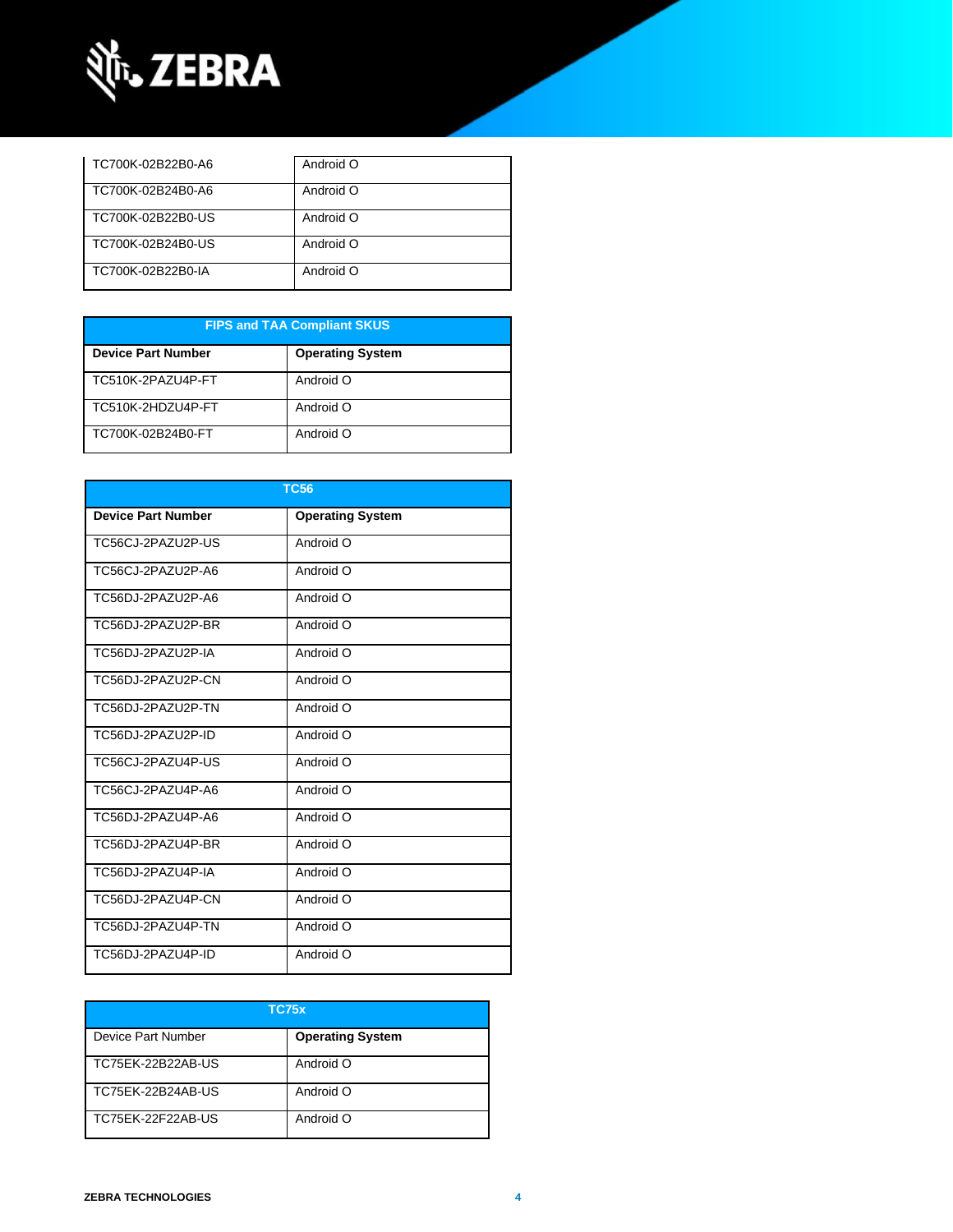

| TC75FK-22B22AF-US | Android O |
|-------------------|-----------|
| TC75FK-22B22AD-A6 | Android O |
| TC75FK-22B24AD-A6 | Android O |
| TC75FK-22B22AD-BR | Android O |
| TC75FK-22B22AD-IA | Android O |
| TC75FK-22B22AD-ID | Android O |
| TC75FK-22B22AD-TN | Android O |
| TC75FK-22F22AD-A6 | Android O |
| TC75FK-22B22AD-TW | Android O |
| TC75GK-22B22AD-A6 | Android O |
| TC75GK-22B24AD-A6 | Android O |
| TC75GK-22F22AD-A6 | Android O |

| <b>FIPS and TAA Compliant SKUS</b> |                         |  |
|------------------------------------|-------------------------|--|
| <b>Device Part Number</b>          | <b>Operating System</b> |  |
| TC56CJ-2PAZU4P-FT                  | Android O               |  |

| <b>FIPS and TAA Compliant SKUS</b> |                         |  |
|------------------------------------|-------------------------|--|
| <b>Device Part Number</b>          | <b>Operating System</b> |  |
| TC75EK-22B24AB-FT                  | Android O               |  |

| <b>VC80x USA</b>               |                           |                         |
|--------------------------------|---------------------------|-------------------------|
|                                | <b>Device Part Number</b> | <b>Operating System</b> |
| Warehouse                      | VC80X-10SSRAABBA-U        | Android O               |
| Freezer                        | VC80X-10FSRAABBA-U        | Android O               |
| <b>Outdoor</b>                 | VC80X-10SORAABBA-U        | Android O               |
|                                |                           |                         |
| <b>VC80x Rest of the World</b> |                           |                         |
| <b>Warehouse</b>               | VC80X-10SSRAABBA-I        | Android O               |
| Freezer                        | VC80X-10FSRAABBA-I        | Android O               |
| <b>Outdoor</b>                 | VC80X-10SORAABBA-I        | Android O               |
|                                |                           |                         |
| <b>VC80x India</b>             |                           |                         |
| Warehouse                      | VC80X-10SSRAABBA-IN       | Android O               |
| Outdoor                        | VC80X-10SORAABBA-IN       | Android O               |

| <b>MC3300</b>             |                         | MC3300             |                         |
|---------------------------|-------------------------|--------------------|-------------------------|
| <b>Device Part Number</b> | <b>Operating System</b> | Device Part number | <b>Operating System</b> |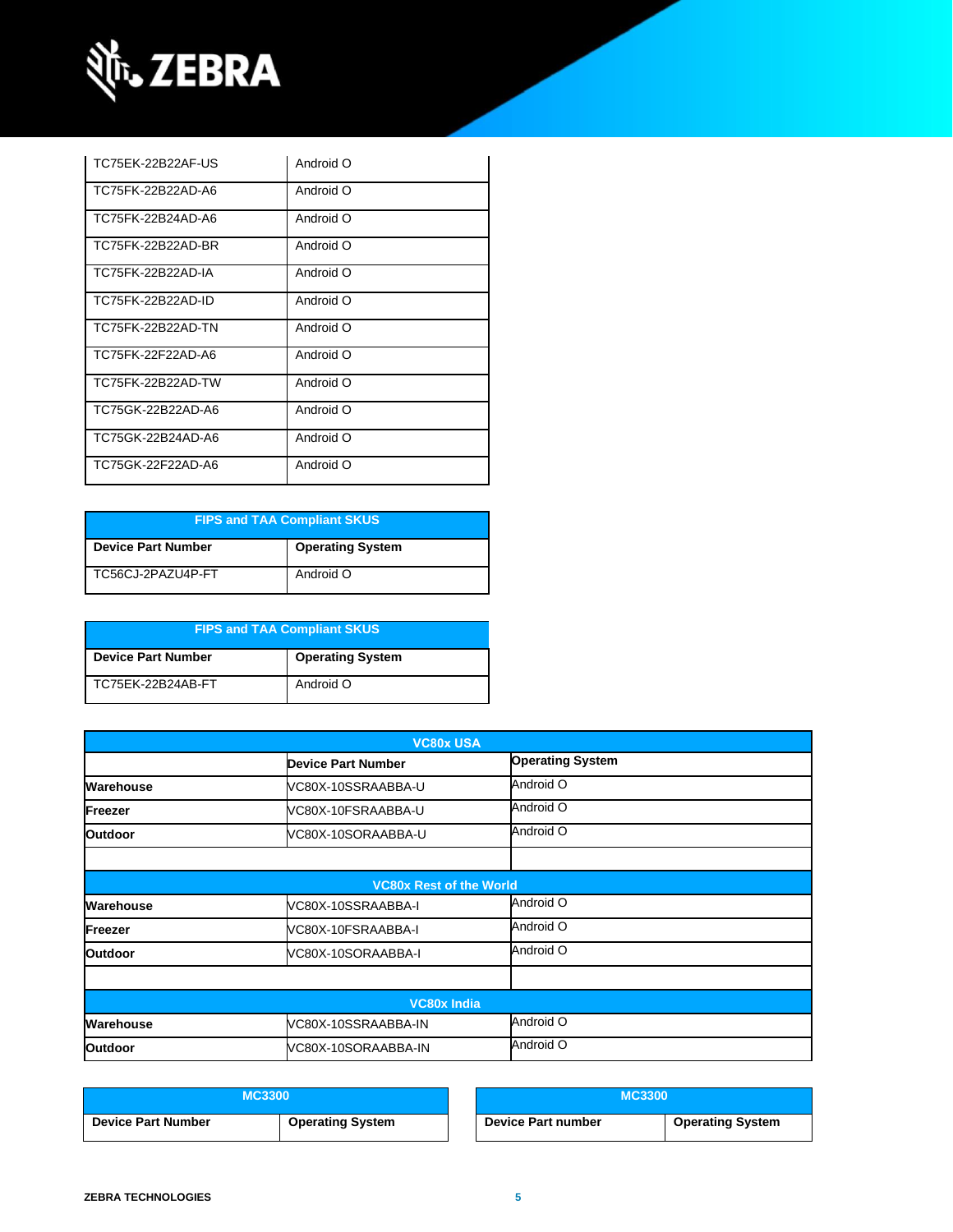

| MC330M-RL3SA2RW | Android O | MC330K-GI4HA4US | Android O |
|-----------------|-----------|-----------------|-----------|
| MC330M-RL2SA2RW | Android O | MC330K-GI4HA3US | Android O |
| MC330M-RL40A2US | Android O | MC330K-GI3HA3US | Android O |
| MC330M-RL3SA2US | Android O | MC330K-GE4HA4US | Android O |
| MC330M-RL2SA2US | Android O | MC330K-GE4HA3US | Android O |
| MC330M-SL3HA2RW | Android O | MC330K-GE3HA3US | Android O |
| MC330M-SL2HA2RW | Android O | MC330K-GE2HA4US | Android O |
| MC330M-RL4SA2RW | Android O | MC330K-GE2HA3US | Android O |
| MC330M-GL4HA2RW | Android O | MC330K-SE2HA3RW | Android O |
| MC330M-GL40A2RW | Android O | MC330K-SE4HA3US | Android O |
| MC330M-GL3HA2RW | Android O | MC330K-SE3HA3US | Android O |
| MC330M-GL2HA2RW | Android O | MC330K-SE2HA3US | Android O |
| MC330M-GI4HA2RW | Android O | MC330K-SG3HA4RW | Android O |
| MC330M-GI4HA2IN | Android O | MC330K-SG2HA4RW | Android O |
| MC330M-GI3HA2RW | Android O | MC330K-SG4HA4US | Android O |
| MC330M-GI3HA2IN | Android O | MC330K-SG3HA4US | Android O |
| MC330M-GI30A2RW | Android O | MC330K-SG2HA4US | Android O |
| MC330M-GI2HA2RW | Android O | MC330K-GI3HA3IN | Android O |
| MC330M-RL3HA2RW | Android O | MC330K-SP2HA4RW | Android O |
| MC330M-SL4HA2US | Android O | MC330M-SN3HA2US | Android O |
| MC330M-SL3HA2US | Android O | MC330K-SN3HA3US | Android O |
| MC330M-RL4SA2US | Android O | MC330M-SN2HA2US | Android O |
| MC330M-RL3HA2US | Android O | MC330K-SL3HA3CN | Android O |
| MC330M-SN3HA2RW | Android O | MC330K-SI3HA3CN | Android O |
| MC330M-SI4HA2RW | Android O | MC330K-GL3HA3CN | Android O |
| MC330M-SI3HA2RW | Android O | MC330K-GI3HA3CN | Android O |
| MC330M-SI30A2RW | Android O | MC330K-SB2HA4RW | Android O |
| MC330M-SI2HA2RW | Android O | MC330M-SIMHA2RW | Android O |
| MC330M-SN4HA2US | Android O | MC330K-SP2HA3RW | Android O |
| MC330M-SI4HA2US | Android O | MC330M-GJ4HA2RW | Android O |
| MC330M-SI40A2US | Android O | MC330M-GJ4HA2IN | Android O |
| MC330K-GL4HA4RW | Android O | MC330M-GJ3HA2RW | Android O |
| MC330K-GL4HA3RW | Android O | MC330M-GJ3HA2IN | Android O |
| MC330K-GL3HA4RW | Android O | MC330M-GJ30A2RW | Android O |
| MC330K-GL3HA3RW | Android O | MC330M-GJ2HA2RW | Android O |
| MC330K-GL2HA3RW | Android O | MC330M-SK3HA2RW | Android O |
| MC330K-GI4HA4RW | Android O | MC330M-SJ4HA2RW | Android O |

| MC330K-GI4HA4US | Android O |
|-----------------|-----------|
| MC330K-GI4HA3US | Android O |
| MC330K-GI3HA3US | Android O |
| MC330K-GE4HA4US | Android O |
| MC330K-GE4HA3US | Android O |
| MC330K-GE3HA3US | Android O |
| MC330K-GE2HA4US | Android O |
| MC330K-GE2HA3US | Android O |
| MC330K-SE2HA3RW | Android O |
| MC330K-SE4HA3US | Android O |
| MC330K-SE3HA3US | Android O |
| MC330K-SE2HA3US | Android O |
| MC330K-SG3HA4RW | Android O |
| MC330K-SG2HA4RW | Android O |
| MC330K-SG4HA4US | Android O |
| MC330K-SG3HA4US | Android O |
| MC330K-SG2HA4US | Android O |
| MC330K-GI3HA3IN | Android O |
| MC330K-SP2HA4RW | Android O |
| MC330M-SN3HA2US | Android O |
| MC330K-SN3HA3US | Android O |
| MC330M-SN2HA2US | Android O |
| MC330K-SL3HA3CN | Android O |
| MC330K-SI3HA3CN | Android O |
| MC330K-GL3HA3CN | Android O |
| MC330K-GI3HA3CN | Android O |
| MC330K-SB2HA4RW | Android O |
| MC330M-SIMHA2RW | Android O |
| MC330K-SP2HA3RW | Android O |
| MC330M-GJ4HA2RW | Android O |
| MC330M-GJ4HA2IN | Android O |
| MC330M-GJ3HA2RW | Android O |
| MC330M-GJ3HA2IN | Android O |
| MC330M-GJ30A2RW | Android O |
| MC330M-GJ2HA2RW | Android O |
| MC330M-SK3HA2RW | Android O |
| MC330M-SJ4HA2RW | Android O |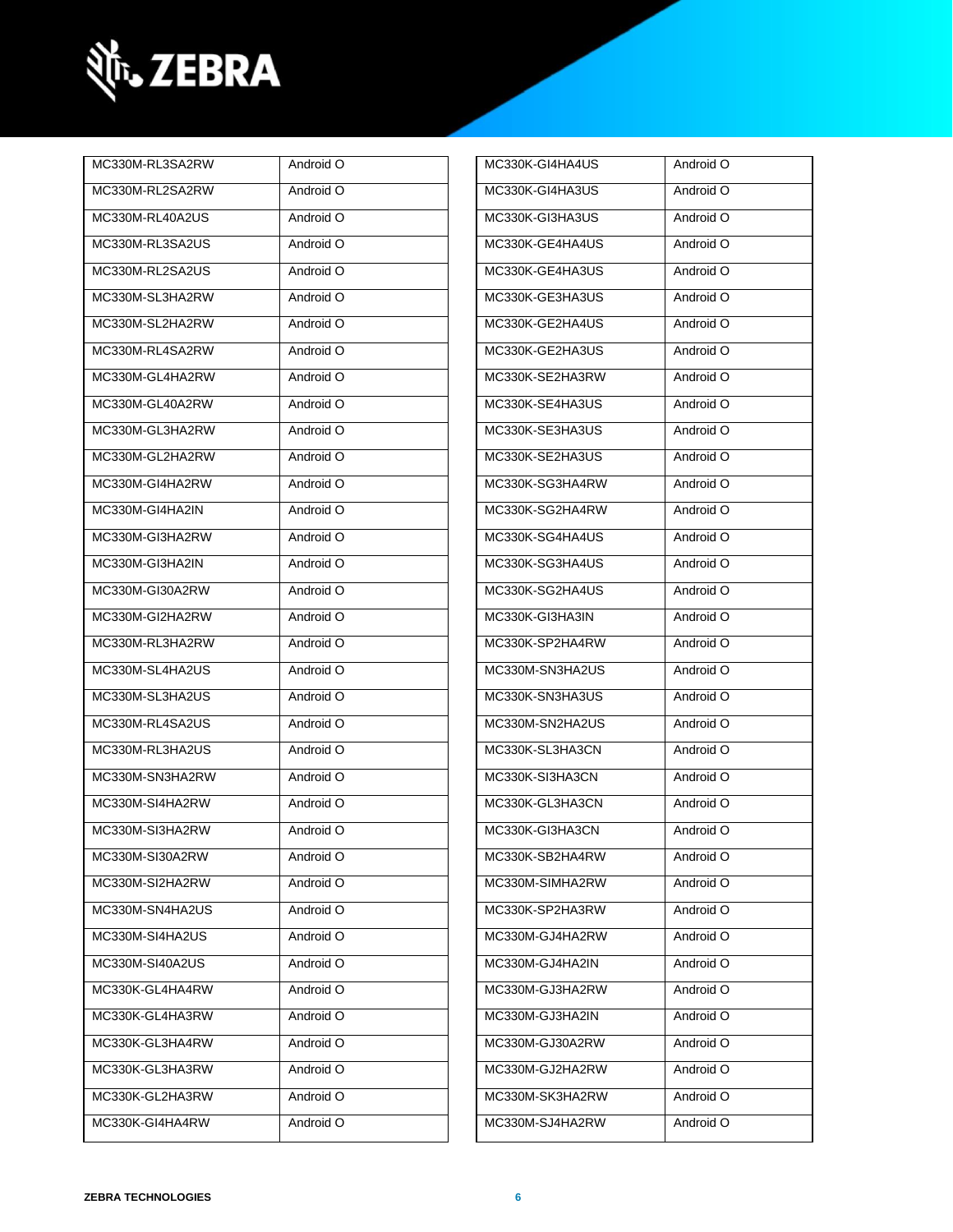

| Android O | MC330M-SJ3HA2RW | Android O |
|-----------|-----------------|-----------|
| Android O | MC330M-SJ30A2RW | Android O |
| Android O | MC330M-SJ2HA2RW | Android O |
| Android O | MC330M-SK4HA2US | Android O |
| Android O | MC330M-SJ4HA2US | Android O |
| Android O | MC330M-SJ40A2US | Android O |
| Android O | MC330K-GJ4HA4RW | Android O |
| Android O | MC330K-GJ4HA3RW | Android O |
| Android O | MC330K-GJ3HA4RW | Android O |
| Android O | MC330K-GJ3HA3RW | Android O |
| Android O | MC330M-SJ3HA2US | Android O |
| Android O | MC330K-SK4HA3RW | Android O |
| Android O | MC330K-SK3HA3RW | Android O |
| Android O | MC330K-SJ4HA3RW | Android O |
| Android O | MC330K-SJ3HA3RW | Android O |
| Android O | MC330K-SJ2HA3RW | Android O |
| Android O | MC330K-SK4HA3US | Android O |
| Android O | MC330K-SJ4HA3US | Android O |
| Android O | MC330K-SJ3HA3US | Android O |
| Android O | MC330M-GJ4HA2US | Android O |
| Android O | MC330M-GJ40A2US | Android O |
| Android O | MC330M-GJ3HA2US | Android O |
| Android O | MC330M-GJ2HA2US | Android O |
| Android O | MC330K-SM4HA4RW | Android O |
| Android O | MC330K-SM3HA4RW | Android O |
| Android O | MC330K-SA4HA4RW | Android O |
| Android O | MC330K-SA3HA4RW | Android O |
| Android O | MC330K-SM4HA4US | Android O |
| Android O | MC330K-SM3HA4US | Android O |
| Android O | MC330K-SA4HA4US | Android O |
| Android O | MC330K-SA3HA4US | Android O |
| Android O | MC330K-GJ4HA4US | Android O |
| Android O | MC330K-GJ4HA3US | Android O |
| Android O | MC330K-GJ3HA3US | Android O |
| Android O | MC330K-GJ3HA3IN | Android O |
| Android O | MC330K-SM2HA4RW | Android O |
|           |                 |           |

| MC330M-SJ30A2RW | Android O |
|-----------------|-----------|
| MC330M-SJ2HA2RW | Android O |
| MC330M-SK4HA2US | Android O |
| MC330M-SJ4HA2US | Android O |
| MC330M-SJ40A2US | Android O |
| MC330K-GJ4HA4RW | Android O |
| MC330K-GJ4HA3RW | Android O |
| MC330K-GJ3HA4RW | Android O |
| MC330K-GJ3HA3RW | Android O |
| MC330M-SJ3HA2US | Android O |
| MC330K-SK4HA3RW | Android O |
| MC330K-SK3HA3RW | Android O |
| MC330K-SJ4HA3RW | Android O |
| MC330K-SJ3HA3RW | Android O |
| MC330K-SJ2HA3RW | Android O |
| MC330K-SK4HA3US | Android O |
| MC330K-SJ4HA3US | Android O |
| MC330K-SJ3HA3US | Android O |
| MC330M-GJ4HA2US | Android O |
| MC330M-GJ40A2US | Android O |
| MC330M-GJ3HA2US | Android O |
| MC330M-GJ2HA2US | Android O |
| MC330K-SM4HA4RW | Android O |
| MC330K-SM3HA4RW | Android O |
| MC330K-SA4HA4RW | Android O |
| MC330K-SA3HA4RW | Android O |
| MC330K-SM4HA4US | Android O |
| MC330K-SM3HA4US | Android O |
| MC330K-SA4HA4US | Android O |
| MC330K-SA3HA4US | Android O |
| MC330K-GJ4HA4US | Android O |
| MC330K-GJ4HA3US | Android O |
| MC330K-GJ3HA3US | Android O |
| MC330K-GJ3HA3IN | Android O |
| MC330K-SM2HA4RW | Android O |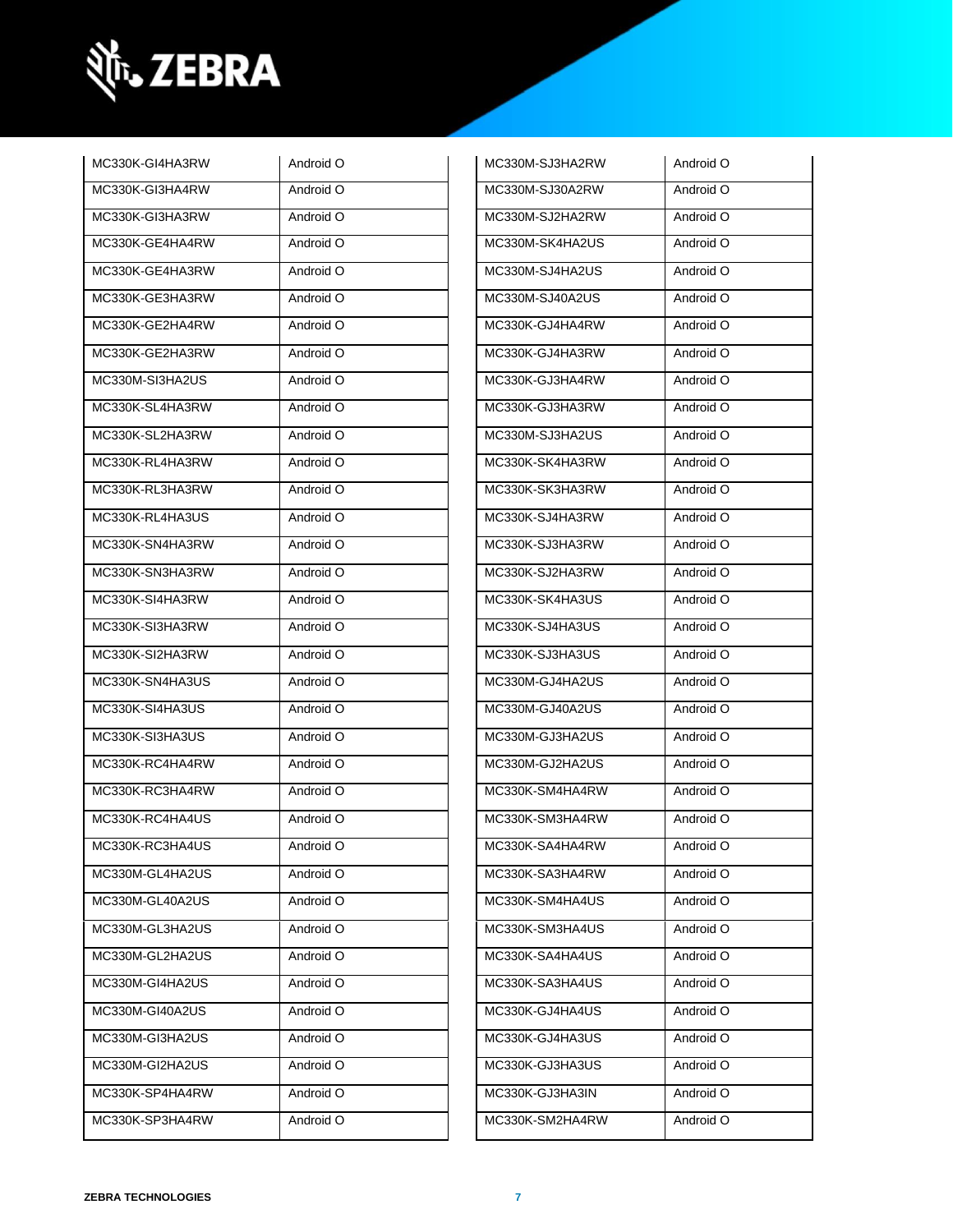

| MC330K-SB4HA4RW | Android O | MC330M-SK3HA2US | Android O |
|-----------------|-----------|-----------------|-----------|
| MC330K-SB3HA4RW | Android O | MC330K-SK3HA3US | Android O |
| MC330K-SP4HA4US | Android O | MC330M-SK2HA2US | Android O |
| MC330K-SP3HA4US | Android O | MC330K-SJ3HA3CN | Android O |
| MC330K-SB4HA4US | Android O | MC330K-GJ3HA3CN | Android O |
| MC330K-SB3HA4US | Android O | MC330K-SA2HA4RW | Android O |
| MC330K-SE4HA3RW | Android O | MC330K-SP2HA3RW | Android O |
| MC330K-SE3HA3RW | Android O | MC330K-GI2HA3RW | Android O |
| MC330K-GL4HA4US | Android O | MC330K-GJ2HA3RW | Android O |
| MC330K-GL4HA3US | Android O |                 | Android O |

| MC330M-SK3HA2US | O bionbnA |
|-----------------|-----------|
| MC330K-SK3HA3US | Android O |
| MC330M-SK2HA2US | Android O |
| MC330K-SJ3HA3CN | Android O |
| MC330K-GJ3HA3CN | Android O |
| MC330K-SA2HA4RW | Android O |
| MC330K-SP2HA3RW | Android O |
| MC330K-GI2HA3RW | Android O |
| MC330K-GJ2HA3RW | Android O |
|                 | Android O |

### **Component Versions**

For detailed release notes, please refer [techdocs.zebra.com,](https://techdocs.zebra.com/) [developer.zebra.com](https://developer.zebra.com/)

| <b>Component / Description</b> | <b>Version</b>                       |  |
|--------------------------------|--------------------------------------|--|
| <b>Product Build Number</b>    | 02-32-04.00-ON-U03-STD               |  |
| <b>Android Version</b>         | 8.1.0                                |  |
| <b>Linux Kernel</b>            | 3.10.84                              |  |
| <b>Android SDK Level</b>       | 27                                   |  |
| <b>Platform</b>                | QC8956                               |  |
| <b>Bluetooth Stack</b>         | 4.1                                  |  |
| <b>Flash Size</b>              | 16/32GB                              |  |
| <b>RAM Size</b>                | 2/4GB                                |  |
| <b>Scanning Framework</b>      | 23.1.8.0                             |  |
| <b>SimulScan</b>               | 4.0.5                                |  |
| <b>SimulScanEngine</b>         | 3.0.1                                |  |
| <b>DataWedge</b>               | 8.1.38                               |  |
| <b>EMDK</b>                    | 8.1.6.2706                           |  |
| <b>MXMF/OSX</b>                | MXMF: 10.1.0.33 / OSX: QCT.81.8.12.4 |  |
| <b>WiFi</b>                    | FUSION_BA_2_11.1.0.004_O             |  |
|                                | Radio: BA_2_11.1.0.002_O             |  |
|                                | Application: BA_2_11.1.0.003_O       |  |
|                                | Middleware: BA_2_11.1.0.003_O        |  |
|                                | Firmware: 7.35.205.8_20200302        |  |
| <b>NFC</b>                     | NFC_NCIHALx_AR003C.8.3.0_O_OpnSrc    |  |
| <b>PTT</b>                     | 3.1.46                               |  |
| <b>Touch FW</b>                | TC70x/TC75x: 1.9-Stylus-1-0          |  |
|                                | TC51/TC56: 1.8-Stylus-2.0            |  |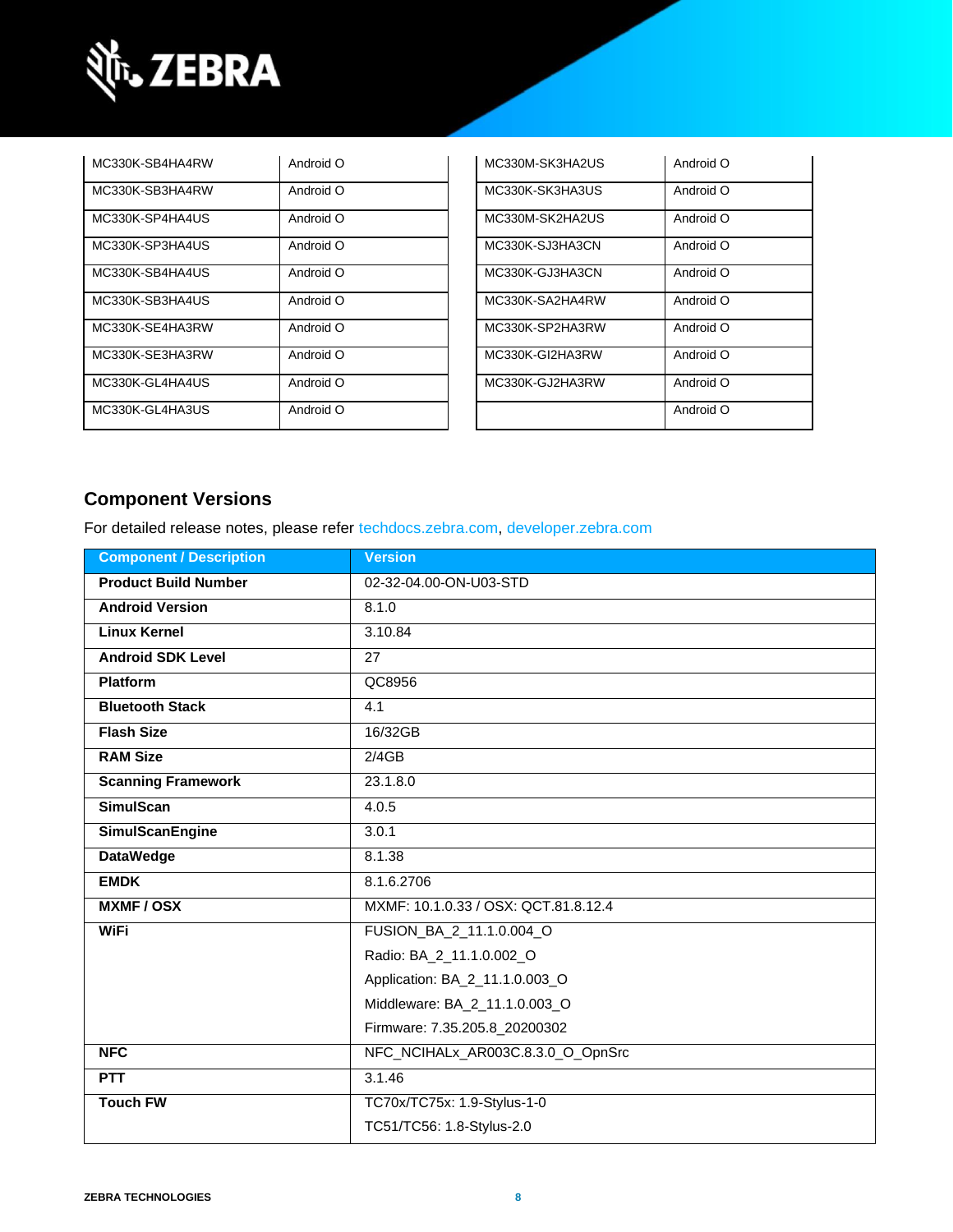

| <b>RxLogger</b>                                                    | 5.4.12.0                                                               |  |
|--------------------------------------------------------------------|------------------------------------------------------------------------|--|
| <b>Bluetooth Pairing Utility</b>                                   | 3.16                                                                   |  |
| <b>Zebra Data Service</b>                                          | 7.0.0.1005                                                             |  |
| <b>Files</b>                                                       | 8.1.0                                                                  |  |
| <b>Stage Now</b>                                                   | 4.3.2.3                                                                |  |
| <b>Battery Swap</b>                                                | 1.0                                                                    |  |
| <b>User Guide</b>                                                  | TC51: 1.0, TC56: 2.0, TC70x/TC75x: 1.0.0                               |  |
| Camera                                                             | 2.0.002                                                                |  |
| <b>MSRN</b>                                                        | 2.01                                                                   |  |
| Zebra Volume Control (ZVC)                                         | 2.1.0.14                                                               |  |
| <b>Battery Manger</b>                                              | 1.4.2                                                                  |  |
| <b>ActiveEdge</b>                                                  | 2.5.16                                                                 |  |
| <b>WorryFree WiFi Analyzer</b>                                     | WFW_BA_2_5.0.0.005_O                                                   |  |
| <b>Device Central</b>                                              | 2.1.0.17                                                               |  |
| Zebra Software License Manager                                     | 4.0.2                                                                  |  |
| <b>Audio</b>                                                       | 0.8.0.0                                                                |  |
| <b>Acoustic Profiles</b>                                           | TC51: General: AO1.1 Cellular: N/A                                     |  |
|                                                                    | TC51HC: General: AO2.2 Cellular: N/A                                   |  |
|                                                                    | TC70x: General: BO1.2 Cellular: N/A                                    |  |
|                                                                    | TC56: General: AO3.1 Cellular: AO3.2                                   |  |
|                                                                    | TC75x: General: BO2.2 Cellular: BO2.1                                  |  |
|                                                                    | VC80x: General: EO1.1 Cellular: N/A                                    |  |
|                                                                    | MC3300: General: DO1.1 Cellular: N/A                                   |  |
| <b>OemInfo</b>                                                     | 9.0.0.64                                                               |  |
| <b>Enterprise Keyboard (EKB)</b>                                   | 2.2.2.3                                                                |  |
| Webview                                                            | 80.0.3987.119                                                          |  |
| <b>Baseband</b>                                                    | ATLAS-W200507A-007.3-00027.0                                           |  |
| <b>Fingerprint</b>                                                 | Zebra/TC70x/TC70x:8.1.0/02-32-04.00-ON-U03-STD/344:user/release-keys   |  |
| Zebra/TC51/TC51:8.1.0/02-32-04.00-ON-U03-STD/344:user/release-keys |                                                                        |  |
|                                                                    | Zebra/TC51/TC51HC:8.1.0/02-32-04.00-ON-U03-STD/344:user/release-keys   |  |
|                                                                    | Zebra/TC75x/TC75x:8.1.0/02-32-04.00-ON-U03-STD/344:user/release-keys   |  |
|                                                                    | Zebra/TC75x/TC75xDF:8.1.0/02-32-04.00-ON-U03-STD/344:user/release-keys |  |
|                                                                    | Zebra/TC56/TC56:8.1.0/02-32-04.00-ON-U03-STD/344:user/release-keys     |  |
|                                                                    | Zebra/VC80x/VC80x:8.1.0/02-32-04.00-ON-U03-STD/344:user/release-keys   |  |
|                                                                    | Zebra/MC33/MC33:8.1.0/02-32-04.00-ON-U03-STD/344:user/release-keys     |  |
|                                                                    | Zebra/MC33/MC33C:8.1.0/02-32-04.00-ON-U03-STD/344:user/release-keys    |  |
| <b>Security Patch Level</b>                                        | July 05 2020                                                           |  |